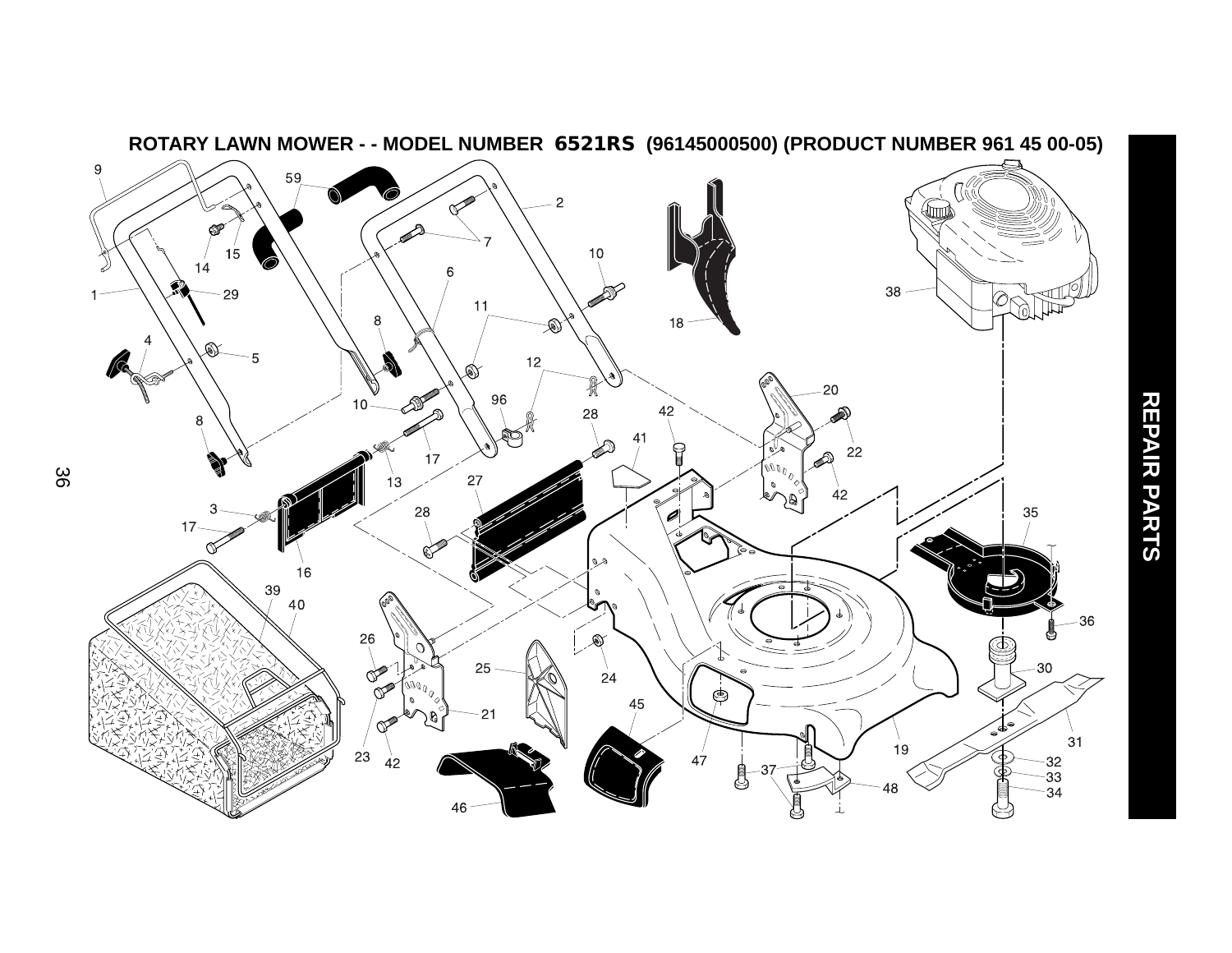## **ROTARY LAWN MOWER - - MODEL NUMBER 6521RS (96145000500) (PRODUCT NUMBER 961 45 00-05)**

| <b>KEY</b><br>NO. | <b>PART</b><br>NO. | <b>DESCRIPTION</b>                        | <b>KEY</b><br>NO. | <b>PART</b><br>NO. | <b>DESCRIPTION</b>                             |
|-------------------|--------------------|-------------------------------------------|-------------------|--------------------|------------------------------------------------|
| 1                 | 532 19 99-82       | Handle, Upper (Includes Foam Grip)        |                   | 27 532 19 28-76    | Skirt, Rear                                    |
| 2                 | 532 19 72-02       | Handle, Lower                             | 28                | 532 08 86-52       | Screw, Hinge 1/4-20 x 1.25                     |
| 3                 | 532 40 54-16       | Spring, Rear Door, RH                     | 29                | 532 19 12-21       | Cable, Operator Presence                       |
| 4                 | 532 19 47-88       | Guide, Rope, Side                         | 30                | 532 19 59-63       | <b>Blade Adapter / Pulley</b>                  |
| 5                 | 532 13 20-04       | Nut, Hex Lockwasher Insert 1/4-20         | 31                | 532 40 67-12       | Blade, 21"                                     |
| 6                 | 532 06 64-26       | Wire, Tie                                 |                   | 32 532 85 10-74    | Washer, Hardened                               |
| 7                 | 532 19 15-74       | Bolt, Handle 5/16-18 x 1.75               |                   | 33 532 85 02-63    | Lockwasher, Helical Spring 3/8                 |
| 8                 | 532 18 55-88       | Knob, Handle                              |                   | 34 532 85 10-84    | Screw, Hex Head 3/8-24 x 1.38                  |
| 9                 | 532 19 70-19       | Bail, Flat, Auto-Walk, Orange             | 35                | 532 40 58-43       | <b>Debris Shield</b>                           |
| 10                | 532 18 88-21       | Bolt, Carriage                            |                   | 36 532 19 23-25    | Screw                                          |
| 11                | 532 75 11-53       | Nut, Hex, Centerlock 5/16-18 UNC          | 37                | 532 15 04-06       | Bolt, Engine                                   |
|                   | 12 532 05 17-93    | Cotter, Hairpin                           | 38                | $  -$              | Engine, Briggs & Stratton, Model Number 124T02 |
|                   | 13 532 40 54-15    | Spring, Rear Door, LH                     |                   |                    |                                                |
|                   | 14 532 75 06-34    | Screw                                     |                   |                    |                                                |
|                   | 15 532 12 51-62    | Bracket, Upstop                           |                   | 39 532 40 97-26    | Grassbag                                       |
|                   | 16 532 40 88-88    | Rear Door Assembly                        |                   | 40 532 40 74-53    | Frame, Grassbag                                |
|                   | 17 532 18 41-93    | Bolt, Rear Door                           | 41                | 532 40 47-63       | Danger Decal                                   |
|                   | 18 532 19 81-70    | Plug, Mulcher                             |                   | 42 532 05 45-83    | Screw                                          |
|                   | 19 532 41 37-74    | Kit, Housing                              | 45                | 532 19 05-10       | <b>Mulcher Door Assembly</b>                   |
|                   | 20 532 40 32-96    | Handle Bracket Assembly, LH               | 46                | 532 19 05-12       | Deflector, Discharge                           |
| 21                | 532 40 32-97       | Handle Bracket Assembly, RH               | 47                | 532 08 83-49       | Nut, Hex                                       |
|                   | 22 532 15 00-78    | Screw, Hex Washer Head                    |                   | 48 532 19 09-39    | Mounting Bracket, Debris Shield                |
|                   | 23 532 16 31-83    | Bolt, Hex Head 5/16-18 x 5/8              |                   | 59 532 18 27-48    | Grip, Handle, Foam, Smooth                     |
|                   | 24 873 80 05-00    | Nut, Hex, with Lock Washer Insert 5/16-18 |                   | 96 532 19 79-91    | Clip, Cable                                    |
|                   | 25 532 16 13-33    | Baffle, Side                              |                   | $-5324047-64$      | Warning Decal (not shown)                      |
|                   | 26 532 16 34-09    | Screw, Hi-Lo Thread #12 x 5/8             |                   | $-5324137-72$      | Owner's Manual, English / Spanish              |

**NOTE:** All component dimensions given in U.S. inches. 1 inch = 25.4 mm.

**IMPORTANT:** Use only Original Equipment Manufacturer (O.E.M.) replacement parts. Failure to do so could be hazardous, damage your lawn mower and void your warranty.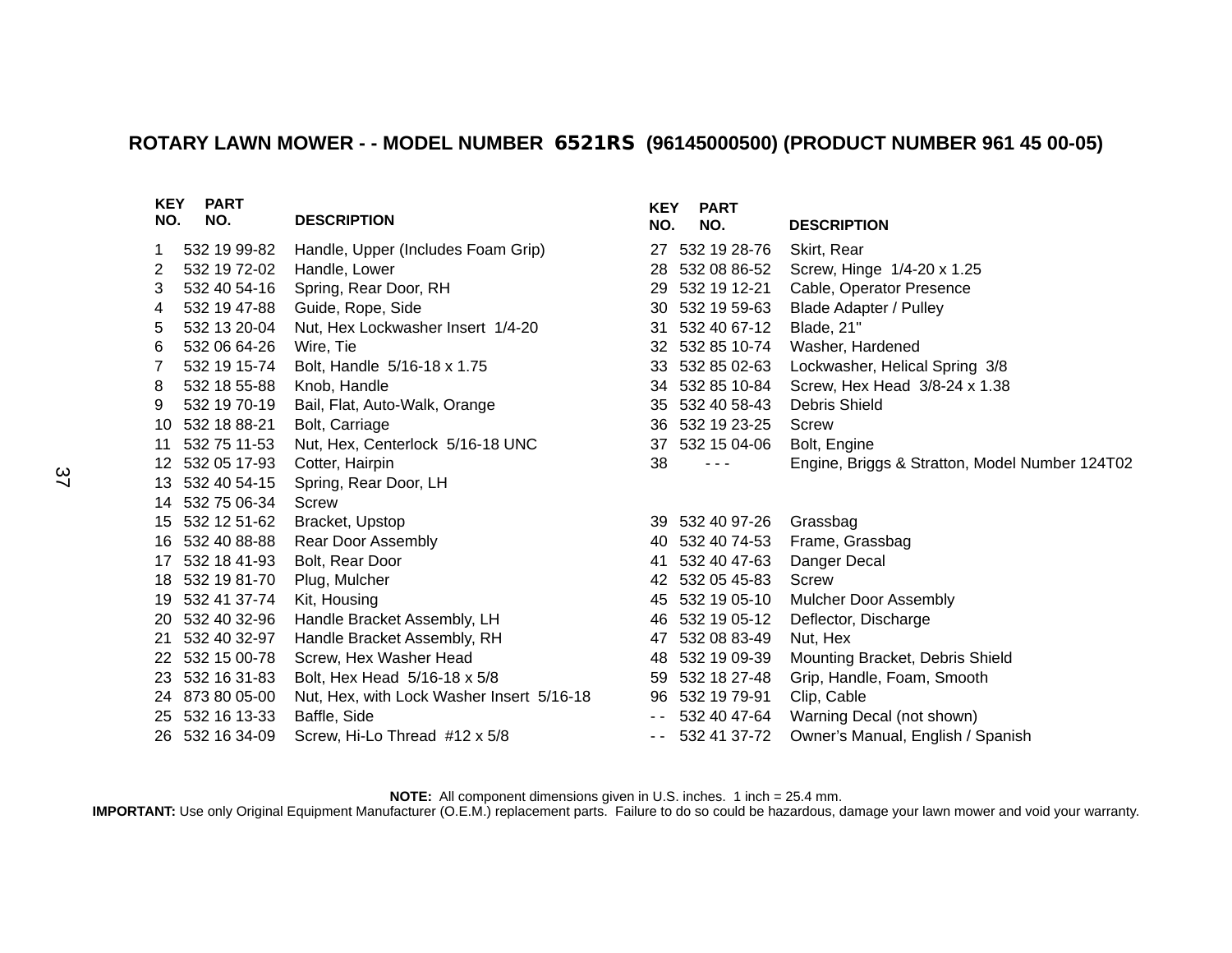

**ROTARY LAWN MOWER - - MODEL NUMBER 6521RS (96145000500) (PRODUCT NUMBER 961 45 00-05)**

38